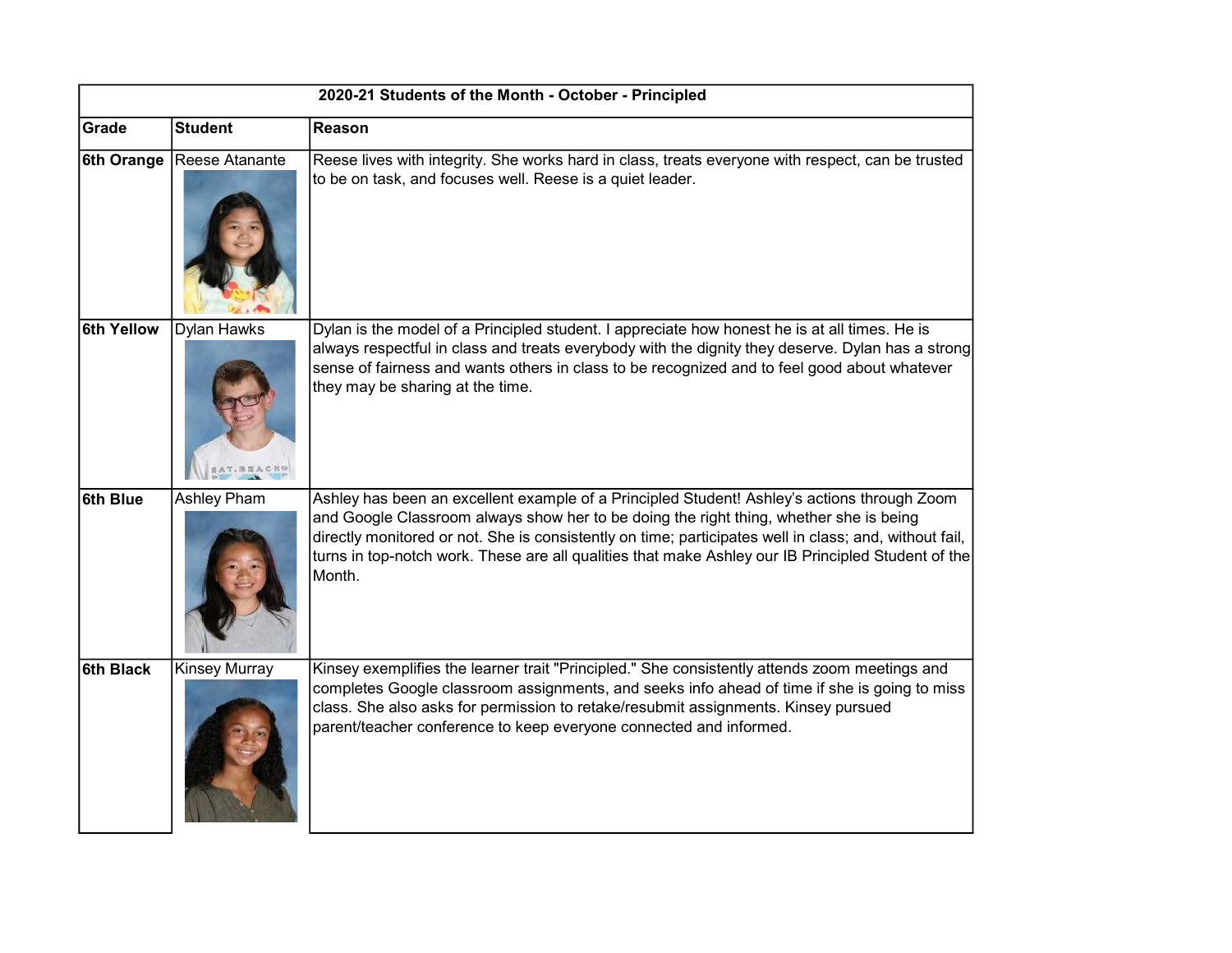| 7th Grade | Sarah Brader       | Sarah always volunteers to share in class and has her camera on during zoom. She works well<br>in breakout rooms, helping to keep the group focused and on task. Sarah can be counted on to<br>share when problems are occurring.                                                                        |
|-----------|--------------------|----------------------------------------------------------------------------------------------------------------------------------------------------------------------------------------------------------------------------------------------------------------------------------------------------------|
|           | <b>Tyler Kim</b>   | Tyler acts in a principled manner in his interactions with staff and students. Through our history<br>studies, he has explored the injustices different groups have faced, discussing ways society has<br>improved and places we have fallen short. Tyler is honest and acts with integrity.             |
|           | Ava Jamrowski      | Ava takes responsibility for her own actions and the consequences that accompany them. In<br>remote learning she stands out as a student that is owning her own learning. Ava can always be<br>counted on to participate in zoom classes.                                                                |
|           | <b>Saffire Nix</b> | Saffire was nominated for Principled Student of the Month by her Humanities Teachers, Mr.<br>Dierdorff and Mr. Breakey. Her willingness to engage during learning support demonstrates<br>perseverance. The strong work ethic she is putting forth now is putting her on the path to<br>student success. |